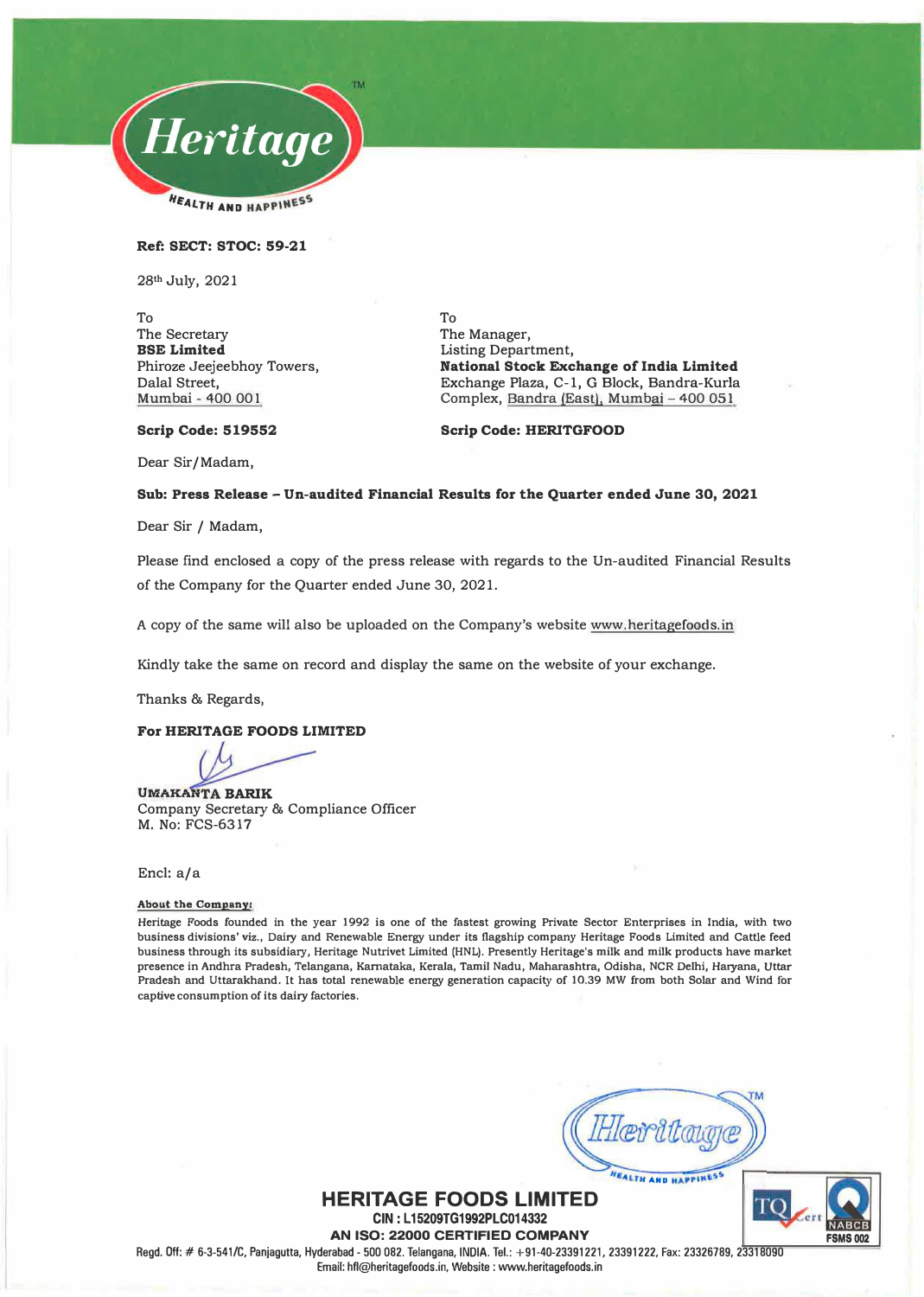

# **Heritage Foods' reports consolidated Q1 FY2022 PAT at INR 303 million**

# **Consolidated Q1 FY2022 Revenue of INR 6,481 million**

# **Appoints Srideep Nair Kesavan as Chief Executive Officer**

**Hyderabad, July 28, 2021**: Heritage Foods Ltd., one of the leading private dairy players in India, today announced its financial results for the first quarter ended on June 30, 2021.

# **Q1 FY2022 Results - Consolidated**

- Revenue from operations was at INR 6,481 million during the quarter
- EBIDTA was at INR 520 million as compared to INR 558 million in Q1 FY2021
- EBITDA Margin stood at 8.0% as against 8.7% in Q1 FY2021
- Net Profit was at INR 303 million as compared to INR 292 million in Q1 FY2021

# **Operations Highlights**

- Average milk procurement during Q1 FY2022 was at 1.2 million litre per day (MLPD) compared to 1.4 MLPD in Q1 FY2021
- Average milk sales during Q1 FY2022 was 0.95 MLPD compared to 0.92 MLPD in Q1 FY2021
- Curd sales during Q1 FY2022 was at 291.7 metric tonnes per day (MTPD) compared to 253.4 MTPD in Q1 FY2021; registering a growth 15.1% YoY
- Revenue from Value added products (VAP) grew by 11.3% YoY to INR 1,746 mn in Q1 FY22. VAP contributed 27.4% to the overall dairy revenue during Q1 FY22 as against 25.3% in Q1 FY21

Commenting on the results, **Mrs. Brahmani Nara, Executive Director**, said, "Amidst challenging business times, Heritage Foods continued its journey towards enhancing its profitability by reducing its debt. Aligning with the strategy of expanding value-added product portfolio, Heritage Foods forayed into the new Ready to Eat, Heat n Eat segment with Heritage Tikka Paneer. Additionally, the Company launched Spiced Butter and Cup Curd in Mumbai market during Q1 FY2022. Heritage Novadie is delighted to bring Mamie Yova branded Deliciously French Yogurt along with our unique offering, the 'Yo Pop', a drinkable yogurt in Hyderabad through Heritage Foods distribution network. During the quarter, VAP revenue surged by 11.3% YoY to INR 1,746 mn. During Q1 FY2022, VAP contribution of the overall revenue increased to 27.4% vis-à-vis 25.3% in Q1 FY2021."

"Moving on the direction to be a formidable player in dairy & dairy value-added products, Heritage Foods has appointed Mr. Srideep Nair Kesavan as the Company's CEO. Heritage Foods looks forward to leverage his rich experience in converting strategies to outcomes, orchestrating synergies across functions with result orientation approach." added Mrs. Nara.